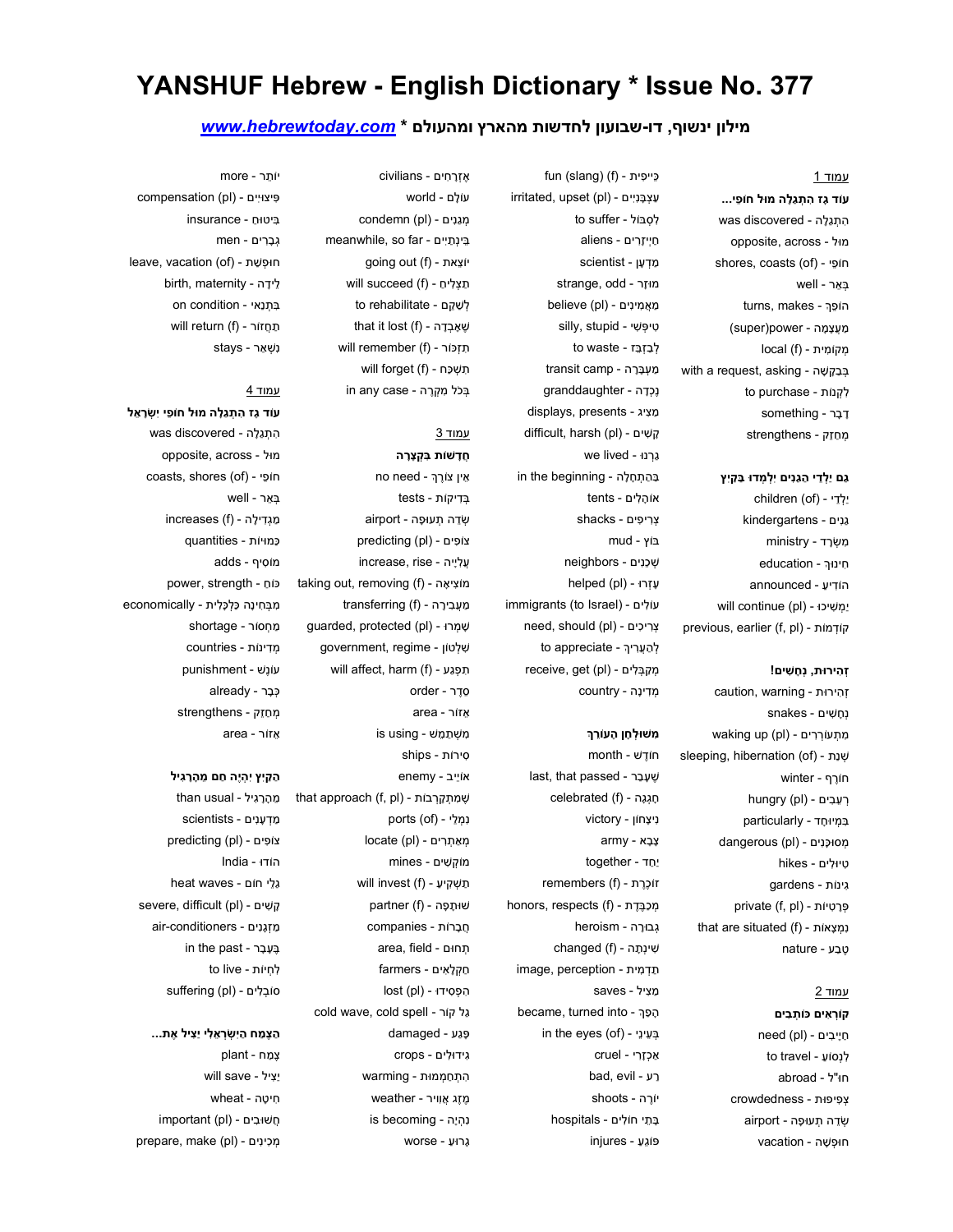ְבּ ִסי ִסי - basic ִפּ ְטִריָיה - fungus הוֹרֶגֶת - (killing (f ַח ְקָל ִאים - farmers ִשׁיטוֹת - methods ִמ ְתַגֶבֶּרת - (f (overcomes ממִשִׁיכָה - (f continues ֲח ָשׁשׁ - fear ְשׂדוֹת - fields חוֹ ְקִרים - researchers to connect - לחבר ְבּצוָּרה ֶגֶנ ִטית - genetically לְהָתְמוֹדֵד - to deal with מוּל - against ָמזוֹן - food עוֹ ָל ִמי - worldwide to increase - לְגְדֵל hunger - רעב hoping (pl) - מַקֵווים

### עמוד 5

ַה ֲח ָברוֹת ַה ְק ַטנוֹת ְשׂ ֵמחוֹת ֲח ָברוֹת - companies small (f, pl) - טנוֹתַ קְ happy (f, pl) - שְׂמָחוֹת ַכּ ָזכוּר - remembered as stopped (f) - הִפְּסִיקָה to manufacture - לְיַיצֵר products (of) - מוּצַרי ַחְייַדק - bacterium ִה ְתַגָלה - discovered was ָכָּר ִגיל - usual as ַמְרִווי ַח - benefits ,profits used to (pl) - רְגִילִים certain, sure (pl) - בְּטוּחִים ְבּ ָעיָה - problem will be solved (f) - תִיפָּטֵר ָלקוֹחוֹת - customers ַכּמוּיוֹת - quantities

#### ַא ְז ָהָרה ַל ָט ִסים ַבַּקִיץ

ַא ְז ָהָרה - warning ִבּ ְז ַמן - during nוּפָשָׁת - (vacation (of ְשֵׂדה ְתעוּ ָפה - airport ָצפוּף - crowded waited (pl) - חיכּוִּ line, queue - תוֹר orders, bookings - הַזְמָנוֹת ַל ַחץ - pressure

hope (pl) - מַקַווים הפּעם - this time

# דוּבְדְבָנִים בֵּנֶגֶב?!

 $trees$  (of) - עצי דוּ ְבְד ָבן - cherry גְדֵלִים - (grow (pl ְבֶּדֶר˂- ְכּ ָלל - usually ֲאזוִֹרים - areas **planted - נָטַע** ִיי ָכּ ֵשׁל - fail will tasty (pl) - טְעִימִים ְמ ַע ִטים - few הֲאֱמִינוּ - (believed (pl ֶמֶזג ֲאִוויר - weather earth, ground - אֲדָמָה מֵתָאִימָה - (suitable (f growing (of) - גידוּלִ ְפִּרי - fruit ִמ ְשָׂרד - ministry ַח ְקָלאוּת - agriculture ַה ְצ ָל ָחה - success ְבּנוֹ ָסף - additionally residents (of) - תוֹשֶׁבֵי ֵאזוֹר - area ֶא ְפ ָשׁרוּת - option to make a living - לְהִתְפַּרְנֵס

#### עמוד 6

ה מצאַה שִׁתַצִיל בַּעֲלֵי חַיִּים ַה ְמ ָצ ָאה - invention will save (f) - תַּצִיל ַבּ ֲעֵלי ַחִיים - animals ַמ ְמ ִצי ִאים - inventors עוֹר - skin ְמָלאכוּ ִתי - artificial to create - לְיַיצֵר ְבָּגִדים - (pl (clothing furniture (pl) - רְהִיטִים ָע ִלים - leaves דוֹ ֶמה - similar ֲא ִמי ִתי - real ִט ְבעוֹ ִני - vegan ִבּ ְמקוֹם - of instead to kill, killing - הרוֹגֲ לַ ָבּ ֵתי ֲחרוֹ ֶשׁת - factories אוֹ ְפָנה - fashion concerned, worried (pl) - דוֹאֲגִים designers (of) - מְעֲצָבֵי

# ַה ִאם ֶזה ַה ִפּ ְתרוֹן ַל ֲחָנָייה? ִפּ ְתרוֹן - solution ֲחָניָיה - parking ְבּ ָעיוֹת - problems difficult (f, pl) - קשׁוֹתָ ַמ ְס ִפּיק - enough ִמ ְסתוֹ ְב ִבים - (pl (around go add, contribute (pl) - מוֹסִיפִים traffic jams - פְּקֵקִים

ִמ ְגָד ִלים - towers ְבּאוֹ ֶפן אוֹטוֹ ָמ ִטי - automatically

#### ָמה ֵקיֵרר ֶאת ַכּדוּר ָה ָאֶרץ?

ֵקיֵרר - cooled ַכּדוּר ָה ָאֶרץ - Earth ִמ ְת ַח ֵמם - warmer getting עוֹנוֹת - seasons ֵחֶלק - part ְדרוֹ ִמי - southern בִּדִיקָה - check, test it turned out - התברר forest fires - שְׂרֵיפוֹת יַעַר ִה ְת ָפְּרצוּת - eruption ַהר ַגַעשׁ - volcano ָע ָשׁן - smoke מִכַּסֵה - covers ֲחָל ִקים - parts are similar (f) - דוֹמוֹת מנסים - scientists to understand - לְהָבִין

## עמוד 7

ָיָמִים מִיוּחָדִים בְּשָׁנָה מיוּחַדים - (special (pl ְמ ַע ִטים - few מְכִירִים - (know about (pl to tell - לְסַפֵּר ְפּ ִעילוּת - activity improves (f) - מַשַּׁפֵּרֶת mood, attitude - מַצַב רוּחַ ֶנֶגד - against ִשֲׁעמוּם - boredom וּבְכֵן - well then, so ִלי ִדי ַע ְתֶכם - (pl (information your for ֶמ ְחָקִרים - studies found (pl) - גילוִּ to strengthen - לְחַזֵק ֶק ֶשׁר - connection make, set (pl) - קוֹבְעִים ְפּ ִגי ָשׁה - meeting

מְתַיַיִדִים - (become friends (pl ְפּ ִעילוּיוֹת - activities joint (f, pl) - מְשׁוּתָפוֹת

#### ָה ְהָכִּרִישִׁים יַעַזבוּ אֶת חַדְרָה

ְכִּרי ִשׁים - sharks come (f, pl) - גיעוֹתִ מַ coasts, shores (of) - פיֵ חוֹ ְקבוּצוֹת - groups opposite, across - מוּל are located (f) - נִמְצָאוֹת ַת ֲחנוֹת - stations ,plants ַח ְשׁ ַמל - power ,electricity in order - כְּדֵי לְהָשְׁתֲמֶשׁ - to use ֵקירוּר - cooling ַמ ַעְרכוֹת - systems ִייצוּר - production after - לְאֵחֵר return (f, pl) - מַחֲזִירוֹת מרגישים - (pl) feel ֶמְר ַח ִקים - distances תוֹ ָפ ָעה - phenomenon מתְרַחֲשֶׁת - (f) occurs, happens ִסירוֹת - boats to endanger oneself - לְהִסְתַכֵּן scuba dive (pl) - צוֹלְלִים touch (pl) - נוֹגְעִים to ride - לרכב to attack - לְתְקוֹף  $was$  injured - נפגע ִבּי ָטחוֹן – sense of security, confidence pleased (pl) - מְרוּצִים to declare - לְהַכְרִיז ְשׁמוַּרת ֶט ַבע - reserve nature ִמ ְשָׂרד - ministry ֵאיכוּת ְס ִבי ָבה - environment will operate (f) - תִפְעַל בִּצוּרָה שׁוֹנָה - differently ָצִרי˂ - need ימשכוּ - (will draw (pl lovers, enthusiasts (of) - חוֹבְבֵי יַפְסִיקוּ - (will stop (pl

## עמוד 8

הָאֲבָטִיחַ הַיָּקָר בִּיוֹתֵר בָּעוֹלָם יָ ָקר ְבּיוֹ ֵתר - expensive most עוֶֹלה - costs specific, certain (pl) - מסוּיָימִים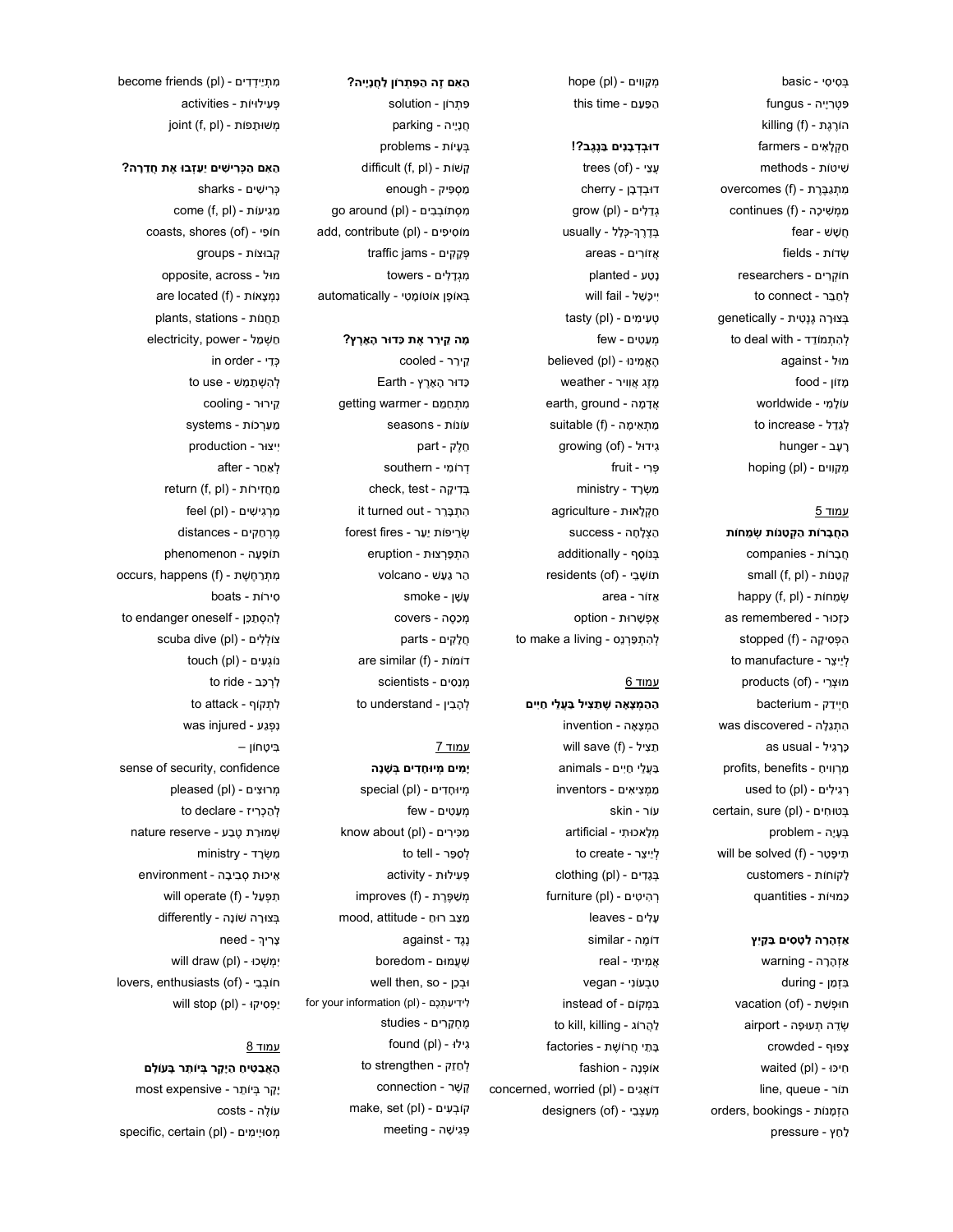ְסכוּם - sum that's worth - שׁשׁווה ָטעוּת - mistake ַח ְקָל ִאים - farmers מִגַּדְלִים - (grow (pl makes, turns - הוֹפֵךְ ְתעוָּדה - certificate confirms (f) - מְאֵשֶׁרֶת ַמ ְת ִאי ָמה - (f (appropriate ,suited regular - רְגִיל ָט ִעים יוֹ ֵתר - tastier scan (cmd.) (pl) - סְרְקוּ עוֹ ְמִדים - (pl (standing line, queue - תוֹר section, segment - פֵלַח

## ִחיוּ˂ ֵמ ַה ֶט ַבע

ֶט ַבע - nature ִל ְפ ָע ִמים - sometimes יוֹצֵר - creates, forms צוּרוֹת - shapes מַצְחִיקוֹת - (f, pl) cause (f, pl) - גוֹרְמוֹת ַכּף ֶרֶגל - foot נפוּחָה - (swollen (f מוּזָרָה - (f) strange סוּג - type ְצנוֹן - radish

### ָיַשׁן וּמוֹדֵרנִי בְּאַפְרִיקָה

ָק ֶשׁה - difficult to understand - לְהָבִין places (pl) - מקוֹמוֹתְ ַח ְשׁ ַמל - electricity ְמָקְרִרים - refrigerators תֵּנוּרֵי אֲפָיָיה - baking ovens ַמ ְזָגִנים - conditioners-air ִפּ ְתרוֹנוֹת - solutions to produce - לְיַיצֵר ַח ְשׁ ַמל - electricity boards, panels - לוּחוֹת  $before$  you (pl) - לפניכם was photographed (f) - צוּלְמָה ִניגוּד - contrast huts, shacks - בִּקְתוֹת simple (pl) - פּשׁוּטִים ַפּח - tin ַמ ֲעֶר ֶכת - system

עמוד 9 ָק ִליפוְֹר ְנָיה ִמ ְתַיי ֶבּ ֶשׁת מִתְיַיֶּבֶשֶׁת - (drying up (f ְג ָשׁ ִמים - rains ַכּמוּת - amount ְנ ַח ִלים - rivers ֲאַג ִמים - lakes ֶא ְמ ַצע - middle צוַּלם - photographed was ָמטוֹס - airplane ָע ָבר - passed ֵמ ַעל - over ,above

## ַכְּבוֹד לַפִּילִים בְּתַאיְלָנְד

 honor, respect - כּבוֹדָ ֿתַפְקִידִים - jobs, roles ַח ְקָלאוּת - farming מוֹשְׁכִים - (pull (pl trunks (of) - גְּזַעֵי appear, perform (pl) - מוֹפִיעִים ְטָק ִסים - ceremonies ֱאמוָּנה - faith ְבָּר ָכה - blessing ִמ ְשׁ ַת ֵתף - participates ְמיוּ ָחד - special רוֹחֲצִים - (wash (pl מְקַשְׁטִים - (decorate (pl ַמ ֲא ָכ ִלים - foods ְקבוּ ָצה - group is enjoying (f) - נֶהֱנֵית

## ַה ִקיפּוֹד ֶשׁ ָשׁ ַבר ֶאת ַה ִשׂיא

ִקיפּוֹד - hedgehog ִשׂיא - record ְיצוִּרים - creatures ַעטוּ ִפּים - (pl (covered spines, thorns - קוֹצִים ִסיבּוֹת - reasons  $recognize$ , know (pl) - מַכִּירִים created (pl) - יָצְרוּ set (f) - קְבְעָה

## עמוד 10

הַהָּבְדֵל בֵּין נִיצָחוֹן וְהֶפְסַד ֶה ְבֵדל - difference win, victory - נִיצָחוֹן הַפְּסֵד - loss ַת ֲחרוּת - competition כּוֹ ֶשׁר - fitness ַמ ְחָלקוֹת - divisions

ְמ ַפֵקד - commander chief, head - ראשי you'll need (pl) - תִּצְטֶרְכוּ לְהַרְאוֹת - to show ִמ ְכשׁוֹ ִלים - obstacles to win - לְנַצֶח ָחשׁוּב - important ִה ְתַקְדמוּת - progress הְתָאֲמָנוּ - (pl) הְתָאֲמָנוּ ָבַּד ְק ִתי - checked I  $track, course - by$ ַמ ָמשׁ - really יִיפָּצַע - will be injured will pass, get through - תַעַבְרוּ (pl) with a heavy heart - בְּלֵב כָּבֵד ְללֹא ַה ְפ ָסָקה - stop-non ְבַּקלוּת - easily rely, trust - סוֹמֵך to climb - לַטַפָּס rocks - סלעים ֲאזוִֹרים - areas בּוֹץ - mud ִציוּד - equipment in the middle - בַּאֲמָצָע תּעַטִים - (few (pl finished (pl) - סְיִימוּ  $tired$  (pl) - עֵיֵיפִים broken (pl) - שבוּרים ְבַּקלוּת - easily יַ ֲח ִסית - relatively ְמנוּ ָחה - rest short (f) - קְצָרָה talk, discussion - שיחה ֵמרֹאשׁ - ahead יָכוֹ ְל ָת - you could negative (f) - שְׁלִילִית ִבּ ְמקוֹם - instead to encourage - לְעוֹדֵד caused to despair - יֵיאֵשׁ to strengthen - לְחַזֵק הוֹ ֵגן - fair ֿתַפְקִידִים - jobs, roles next (pl) - הַבָּאִים don't worry (cmd.) (pl) - אֵל תִדְאֲגוּ ַתְר ִגיל - exercise

you'll understand (pl) - בינוִּ תָ

עמוד 11 ִחיָדה ַבָּל ִשׁית ִחיָדה - riddle  $d$ etective (f) - בַּלְשִׁית cases, incidents - מקרים חוֹ ְקִרים - investigators הֵכְמִים - (smart (pl יִפְתְרוּ - (will solve (pl פּוֹ ְשׁ ִעים - criminals at the edge - בִּקְצֵה הֵשׁוּדָה - (f) suspicious הַתְקָרֵב - came close in it (f) - כהָ בּתוְֹ bound, tied up - קשׁוּרָ ָפַּרץ - in broke ָמ ָצא - found ִה ַצ ְל ָת - saved you ַאְרָנק - wallet  $locked$  (pl) - נַעֲלוּ להֶתְקַשֶּׁר - to call יָ ִחיד - only ִה ְת ַעַל ְפ ִתי - fainted I ִהְר ַג ְשׁ ִתי - feel I ֵה ִבין - understood ְמכוֹ ִנית ִעם ַגג ִנ ְפ ַתח – convertible car ָל ֲחצוּ - (pl (pressed ַכּ ְפתוֹר - button puts down, lowers - רידִמוֹ ִל ְפֵני - before

## ַכְּמָה מִילִים עַל מִילָה

 are written (f) - כּתוּבוֹתְ ְבּצוָּרה דוֹ ָמה - similarly sound (f, pl) - נִשְׁמָעוֹת ַמ ְשׁ ָמעוּת - meaning שׁוֹנָה - (different (f צוָּרה - shape מַכִּירִים - (know (pl ֶג ֶשׁם - rain ְבּיַ ַחד - together shoot (pl) - יוֹרים with it (f) - בְּעֶזְרָתָה ִח ִצים - arrows headband - קשת שׂמִים - (put (pl hair - שִׂיעָר